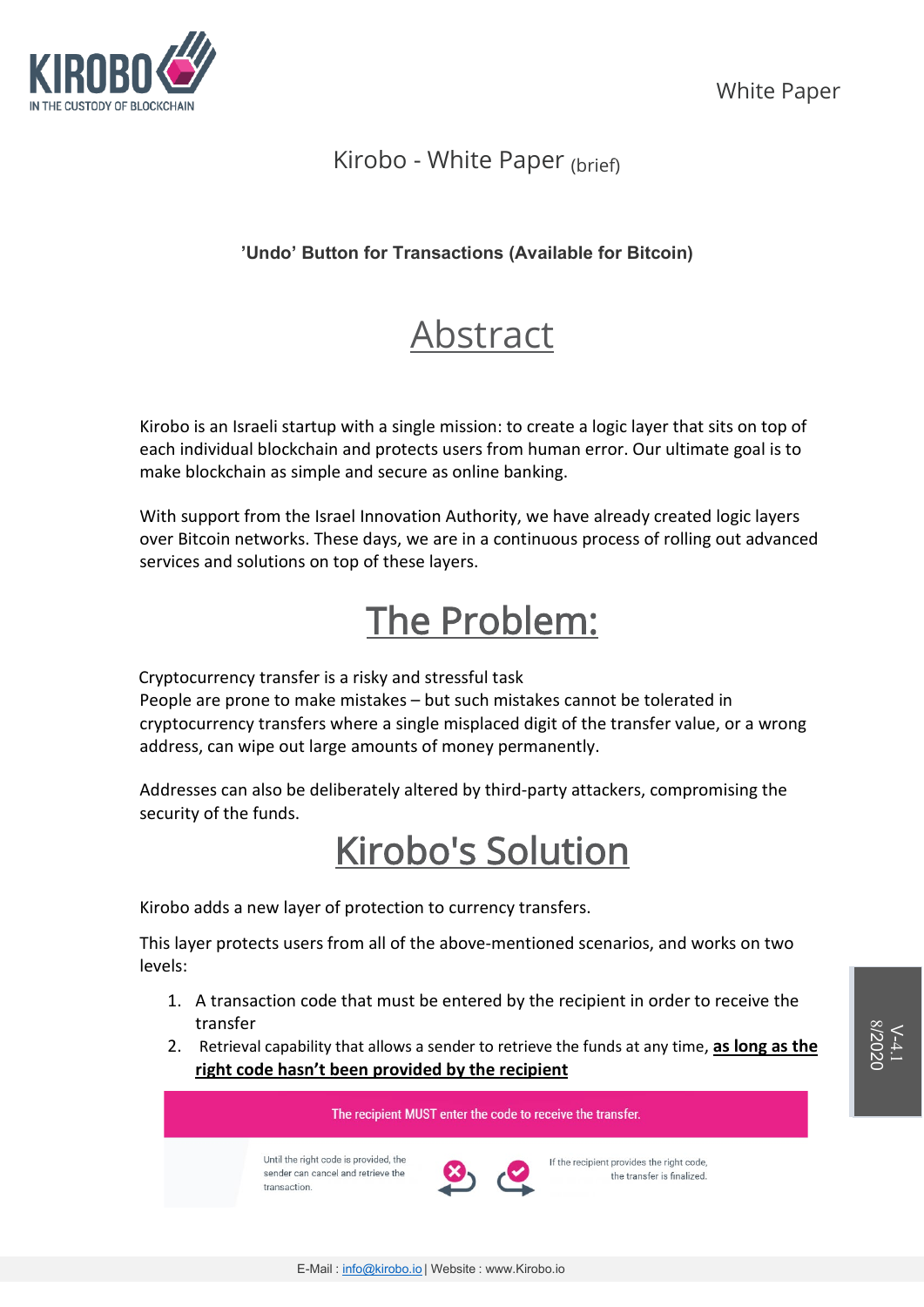

## **A Practical Example**

Users can connect to the Kirobo system through their regular wallet (Ledger, Trezor), after which they can create Retrievable (Undo) Transactions

### **The process on the part of the sender**

- 1. The sender enters the system through [safer.kirobo.me](https://safer.kirobo.me/welcome)
- 2. The sender clicks on "Send BTC".
- 3. The sender accesses his Wallet by clicking the Connect button.
- 4. After the login process, the system scans the customer's accounts
- 5. The sender selects the desired account
- 6. The sender performs a standard transaction, except for the fact that he creates a **passcode** and can add a message to the recipient (for example "for invoice 1222")
- 7. The sender signs the transaction
- 8. The balance in the sender's account is updated
- 9. The sender passes the passcode to the recipient

### **The process on the part of the recipient**

- 1. The recipient enters the system throug[h safer.kirobo.me](https://safer.kirobo.me/welcome)
- 2. The recipient clicks on "Collect BTC".
- 3. The recipient enters **his own address** (the address where he wants to receive the money)
- 4. The recipient completes the transaction by entering the correct passcode
- 5. The balance in the recipient account is updated

### **UNDO for a specific transaction by the sender**

- 1. The sender enters the system through [safer.kirobo.me](https://safer.kirobo.me/welcome)
- 2. The sender clicks on "Manage My Transactions".
- 3. The sender accesses his Wallet by clicking the Connect button.
- 4. After the login process, the system scans the customer's Transactions
- 5. The sender selects the desired Transaction By checking a check box
- 6. The sender signs the Retrievable (Undo) Transactions
- 7. The balance in the sender's account is updated

## **Clarification**

The sender cannot perform a Retrievable (Undo) Transaction if the recipient has already entered the correct passcode.

After a Retrievable (Undo) Transaction is performed, the recipient will no longer see the transaction.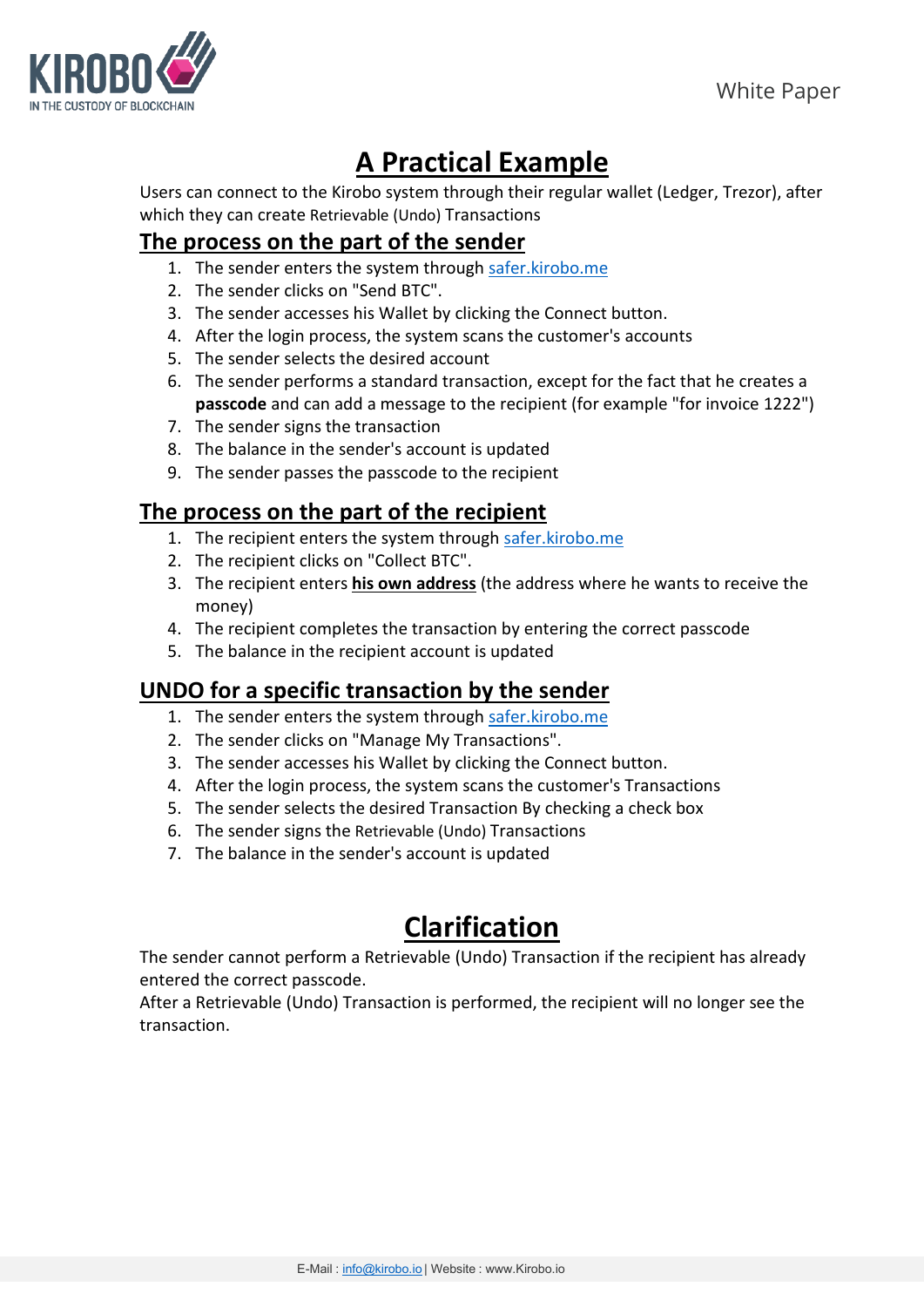

### **The market**

Below is the **daily** number of transactions as of July 2020

|         | ΠН        | USDT(ETH) |
|---------|-----------|-----------|
| 340,000 | 1,143,700 | 222,000   |

This means that the Number of Annual Transactions is over **600 million transactions**

## **How people feel when they send crypto**

[1](#page-2-0) Below is data based on a survey conducted by FIO protocol

"60-79% of users fear sending money, to some extent " "57% of users lost or nearly lost money as a result of a mistake



Which of these situations have you experienced in 2018? (Only Users Who Sent to a Wallet Other than Their Own)

| Sent/received incorrect amount of crypto                                                                                        |     |
|---------------------------------------------------------------------------------------------------------------------------------|-----|
| Sent/started to send the wrong type of blockchain token                                                                         |     |
| Sent crypto to the wrong public address                                                                                         |     |
| Lost funds or had a failed transaction due to a user error in sending/receiving<br>(i.e., not due to hack, scam, phishing, etc) |     |
| Ouestioned whether a public address you were given was falsified/manipulated                                                    | 24% |
| Questioned whether a public address you are sending to is accurate                                                              |     |
| Been a victim of a phishing or man-in-the-middle crypto attack                                                                  | 6%  |
| None of the above                                                                                                               | 45% |

## **Technical Explanation**

• <sup>[2](#page-2-1)</sup> Although reversible transactions in blockchain applications would be desirable, such reversible transactions should not compromise the integrity of data to be stored on a blockchain.

To this end, the disclosed embodiments provide techniques which allow for reversing transactions that will be recorded on a blockchain. Moreover, the disclosed embodiments do not require tampering with the blockchain and, therefore, do not interfere with the inherently secure nature of blockchain transactions. Further, the disclosed embodiments do not require additional transactions to "reverse" the original transaction by returning the transferred assets.

• The various disclosed embodiments include techniques for creating reversible blockchain transactions. In an embodiment, a request to initiate a transaction is received from a first party to a transaction via a first user device of the first party. The transaction includes a transfer of a digital asset such as, but not limited to, funds, keys or other data granting

<span id="page-2-0"></span><sup>1</sup> https://fioprotocol.io/wp-content/themes/fio/build/files/blockchain-usability-report-2019.pdf

<span id="page-2-1"></span> $2$  PPT 6x/xx5,4xx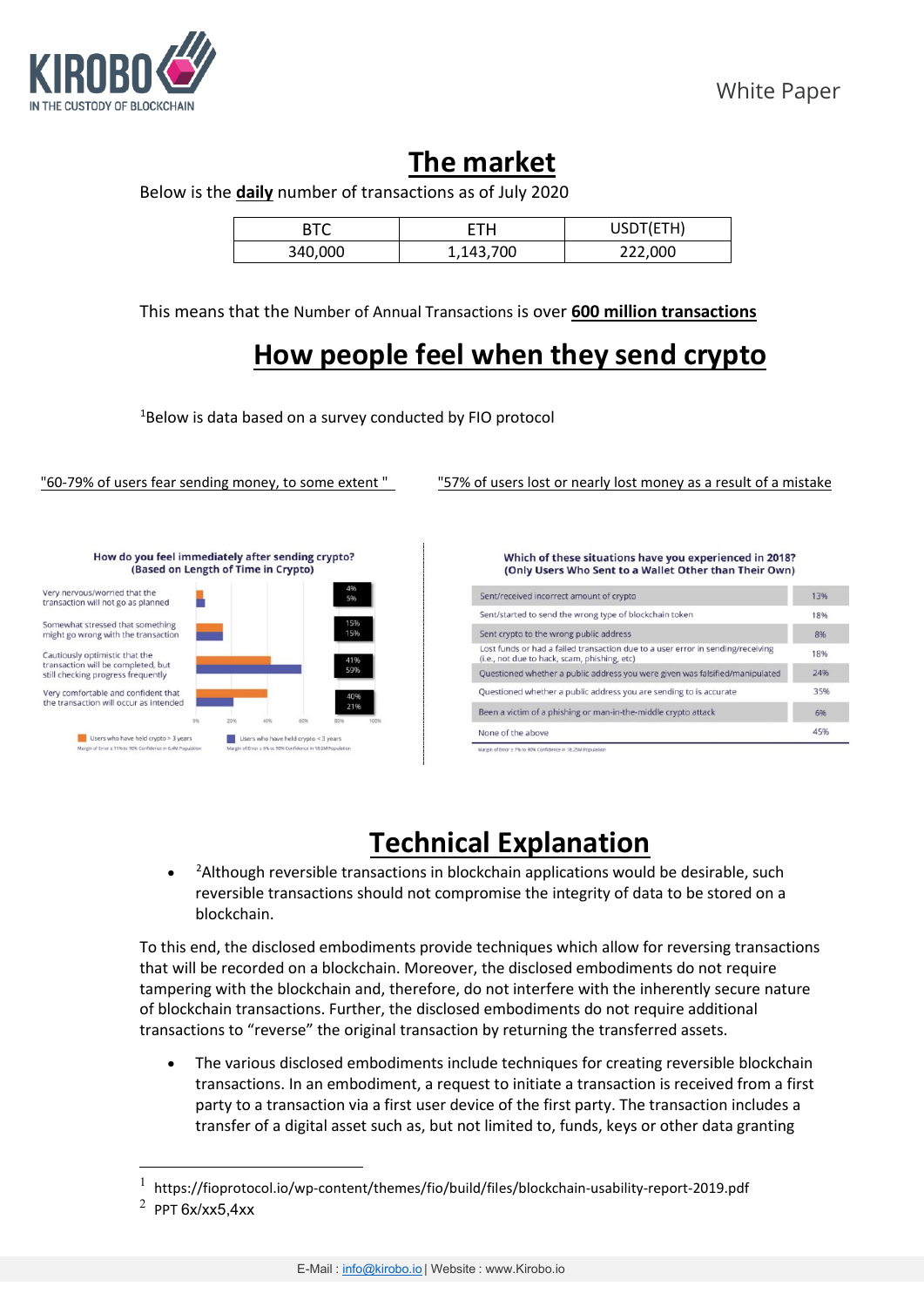

permission to use or control one or more systems, one or more data objects, one or more other digital items which represent ownership of real-world objects, and the like. The request includes data for the transaction signed by the first user device. Transaction data is created based on the signed data, and a hidden address is designated for the transaction. The hidden address is an address on the blockchain which is internal to the first device but hidden to an application which participates in transactions to be recorded on blockchain, i.e., an address which is not known to that application and therefore cannot be accessed by that application.

- In an embodiment, the address is a hidden address with an address including one or more nonstandard parameters such that a blockchain-utilizing application installed on the transferring user device does not recognize the hidden address.
- In a further embodiment, the address includes a change parameter. The change parameter is a value indicating the relative visibility of the digital asset to the first user device. Some existing solutions utilize a value in the address indicating whether the address is visible or not to a program that utilizes a blockchain to record transactions. Such a program may be, for example, a cryptocurrency wallet. Thus, the address including this hidden change value is a hidden address that points to a location which is inaccessible to the blockchain-utilizing program but can be accessed by the first user device upon reversal of the transaction.
- By utilizing an address which is not known to the relevant application installed on the first user device, that application will not recognize possession of the transferred asset. Consequently, the first party cannot use or otherwise access the asset. However, the transferred asset may still be accessed upon request for reversal of the first party using the hidden address. Thus, if a transaction is reversed, use or ownership of the transferred assets may be returned to the first party without requiring altering the blockchain on which the transfer was recorded. As a result, the transaction can be reversed without disrupting the integrity of the data stored on the blockchain or requiring additional transactions to return the transferred assets.
- In an embodiment, a key used for decrypting the encrypted signed transaction data is received from a second user device operated by a second party. The key is sent by the first user device to the second user device. The received key is used to decode the signed data received from the first user device. When the signed data has been decoded, it is reencrypted and uploaded to a blockchain.
- By using a key sent from the first user device to the second user device, the transaction is secured. More specifically, even if the signed transaction data is sent to the wrong system, the receiving system will not be able to decrypt the signed transaction data and, therefore, will not be able to send the decrypted data for recording on the blockchain.
- The disclosed embodiments allow for reversing transactions without introducing potential issues related to the double spending problem, i.e., a problem which occurs when a digital asset is "transferred" twice. More specifically, the blockchain-utilizing program does not "see" the digital asset stored at the hidden address. For example, when the program is a wallet program, the wallet program will recognize that a certain sum of cryptocurrency has been transferred and will therefore reduce the amount of cryptocurrency available to the user of the wallet program. However, because the transaction data is still stored on the same user device, the cryptocurrency can be refunded without risking spending that sum twice. According to various disclosed embodiments, transactions may be reversed until the transaction data is successfully uploaded to the blockchain.
- Additionally, the disclosed embodiments do not require use of a particular application installed on the user device. In other words, the disclosed embodiments do not require installing a reversible transaction agent on the user devices. More specifically, by utilizing a nonstandard address as described herein, the reversibility of the transaction may be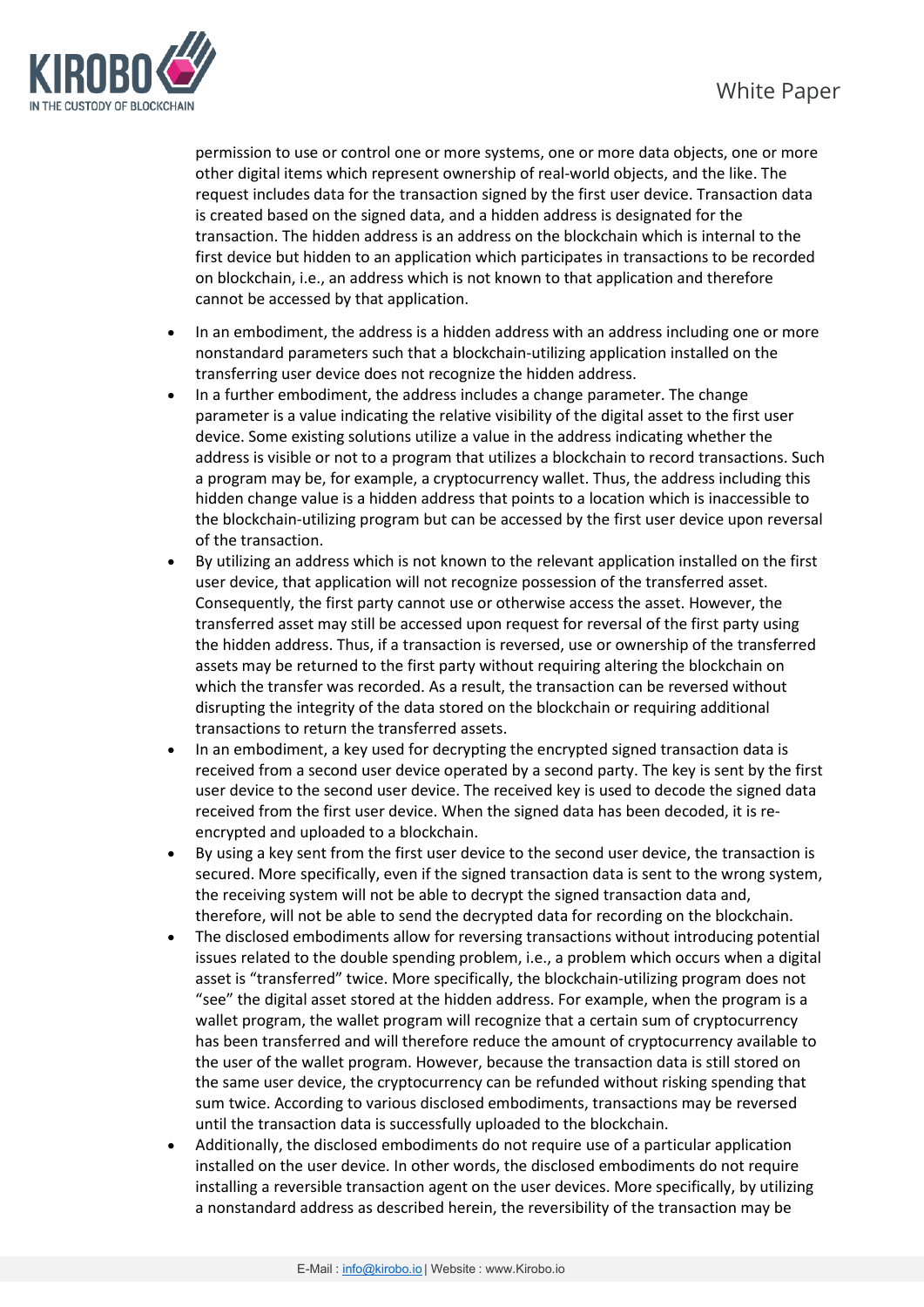

achieved without reconfiguring the user device. This provides additional convenience and security. More specifically, applications installed on the transferring user device are not required to attempt to tamper with the blockchain or to modify the data on the transferring user device, thereby ensuring the integrity of the data.



## **Clarification**

As can be understood from the explanation and seen in the drawing:

- 1. The system is trust-minimized and **secure by design** (No single point of failure)
- 2. At no point does the sender lose ownership of his funds (Until the moment the recipient types in the correct code)
- 3. The funds are not controlled by Kirobo at any stage
- 4. The user can return the funds from the "safe address" to his regular address, even without the help of Kirobo (Using our open source CLI tool, which we have released and which can be obtained at the following link)
- 5. Even if the system is hacked, the worst thing that can be done is to complete the original transaction that the sender intended to perform (This means that the system adds security to the transaction, and does not compromise the original security of the blockchain)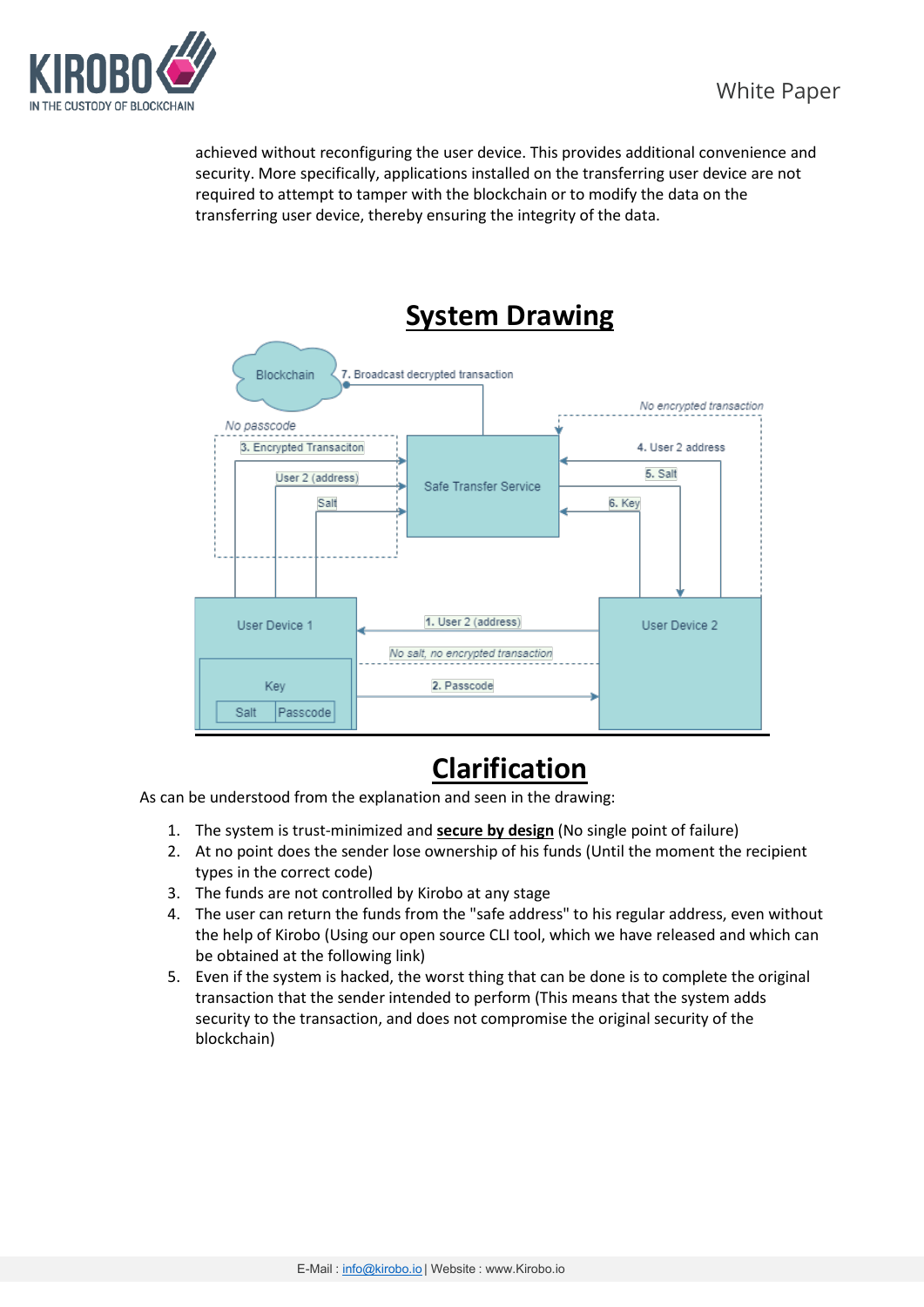

## **System Integration**

Beyond the use of private customers, the system is intended for integration with B2B B2B customers sign an integration agreement that includes a monthly payment model (SAAS) or a revenue sharing model There is no obligation to use a KIRO Token to perform integration However, the use of the KIRO Token can significantly reduce the monthly payment costs of these companies Library documentation is located [here.](https://kiroboio.github.io/ki-safe-transfer-lib/docs/README.html#kirobo-transfer-library-documentation)

## **Payment for service**

The service is offered free of charge for any transaction under \$1,000

The commission on a transaction in excess of \$1,000 is calculated according to the following formula:

### The commission  $=$ √Transaction amount 10

In other words, the commission for sending \$10,000 is \$10, while the commission for \$100,000 is \$31.60, while the commission for \$1 million is \$100.

**Important clarification** - the commission may vary from time to time at the discretion of the company

Commission is paid in the transferred currency (For example if the user sent BTC, the commission is charged in BTC)

## **Kirobo Utility Token (KIRO)**

The token is used to reduce network fees by opening a payment channel between the user and the pool contract allowing aggregation of payment by offline transactions.

### **Token Use**

The user will be able to purchase a token through the system (or through an external source such as an Exchange)

If the token is purchased through the system, it is held in a smart contract (pool) which is intended for the aggregation of payments. If the token is purchased through an external source, it must be sent to the pool smart contract to be used for payment of safe transfer fees. When performing a transaction: If the user owns KIRO and KIRO is held in the designated smart contract, the system recognizes the KIRO and associates it with the wallet that performs the transaction, and therefore does not charge a fee in the transferred currency For each transaction, the user needs 100 KIRO **regardless of the transaction amount** That is, if the amount transferred is \$1M USD or \$5M USD, the KIRO fee per transaction is the same, i.e. 100 KIRO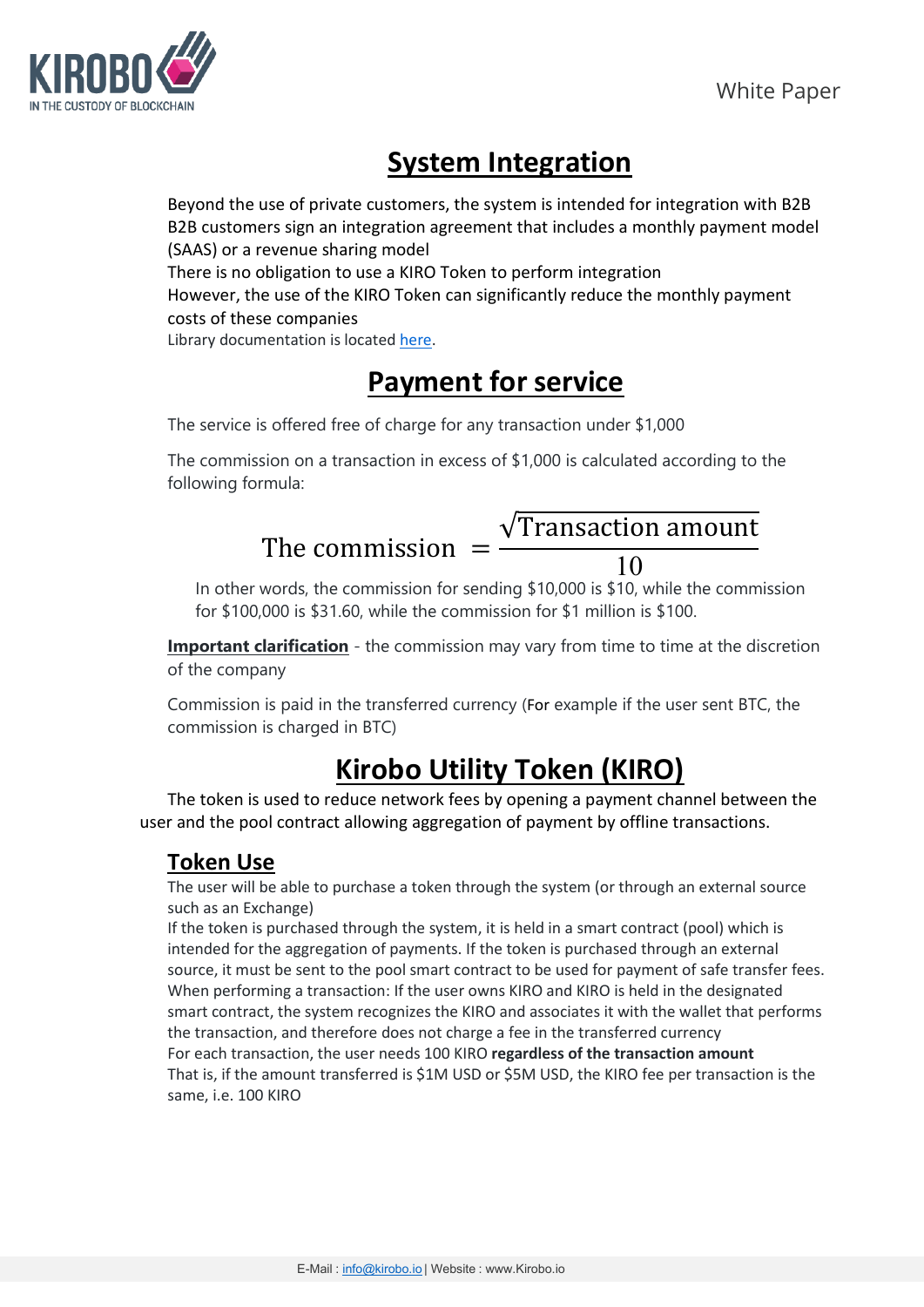

### KIRO (KIROBO) Token



- 1. KIRO Circulating Supply is **465,925,463** (465 Million).
- 2. 234,074,537 is locked
- 3. Total KIRO reserved for sale to Kirobo applications users is **1,500,000,000** (1.5 Billion)
- 4. KIRO Max Supply is **2,200,000,000** (2.2 Billion)
- 5. KIRO Token will reach Max Supply in 60 months (five years). Every month 25 million KIROs will be minted (Total 1.5 Billion)
- 6. **The Company will allow a daily purchase of \$300 in KIRO (out of the 1.5 billion reserve)** on the **Company's website**, limited per address.
- 7. The Company may change the price of KIRO tokens which are sold on the Company's website at its sole discretion
- 8. The Company may change the daily limit at its sole discretion
- 9. The Company reserves the right to sell/grant KIRO tokens out of the company reserves beyond the daily limit to partners, large customers, interested parties and ecosystem participants (e.g. staking rewards)
- 10. The Company does not perform KYC within the daily purchasing limit. However, the company may stop selling to a certain address which is suspected to be an address which is acting in violation of the law and whose source of funds is not clear.

**American or Israeli customers are not allowed to purchase the company's Utility** 

**TOKEN**, **but they are allowed to use the service** through payment via the transferred currency (for example BTC).